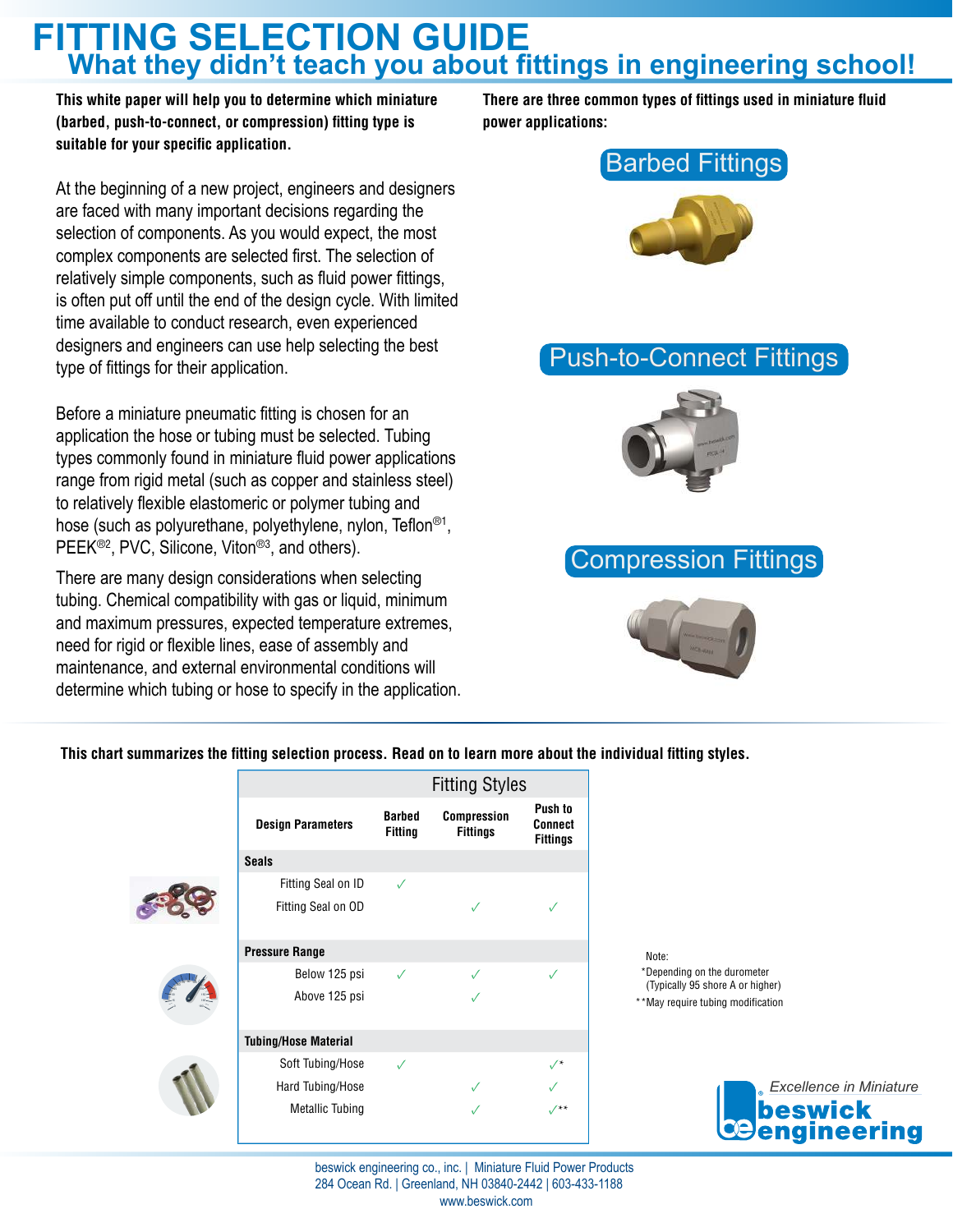## Barbed Fittings **Barbed Fittings**

The "line contact" barb is the preferred design:



"Christmas-tree" (multiple barbs of increasing diameter) barb – not as good:



On the "line contact" barb fitting, the edge of the barb makes a "line contact", as opposed to a surface contact, with the tubing wall. In addition, the tubing makes a "surface contact" with the fitting shank. When the fitting is properly designed, the tubing expands over the "line contact" barb and then contracts back onto the fitting shank behind the edge of the barb. The sharp barb digs into the inside diameter of the tubing making a high pressure contact and providing a leaktight seal. Properly designed barbed fittings allow the tubing to be easily pushed onto the fitting but make it difficult to pull off.

This is the "old standard" design and is still found in many industrial applications but has many disadvantages. On first appearance, this design looks like it could hold tubing more securely than a single "line contact" barb. However, the multi-barbs, of progressively larger diameter, may disperse the holding power of the tubing over a greater area. This distribution of force over a large area reduces the holding force and also increases the chance of leakage. Additionally, it is usually more difficult to push tubing onto a fitting designed with progressively larger barbs.

Both types of barbs work best with flexible tubing with excellent memory characteristics, such as polyurethane. The best "line contact" barb designs can withstand the full burst pressure of the tubing without failure. Nevertheless tubing clamps are generally recommended when system pressures approach the 80 to 100+ psi range (depending on the tubing ID, cross section, and durometer). Tubing clamps add reliability and handle pressure pulses and heat issues. Tubing clamps also prevent the internal pressure from lifting the tubing off the barb(s).

Barb style fittings take up less space compared to pushto-connect and compression style fittings because barbed style fittings seal on the inside diameter of the tubing. Barbed style fittings are limited to relatively low pressures (usually below 150 or 125 psi) due to the limitations of the soft and flexible tubing. Barb style fittings also have smaller waterways than push-to-connects or compression fittings.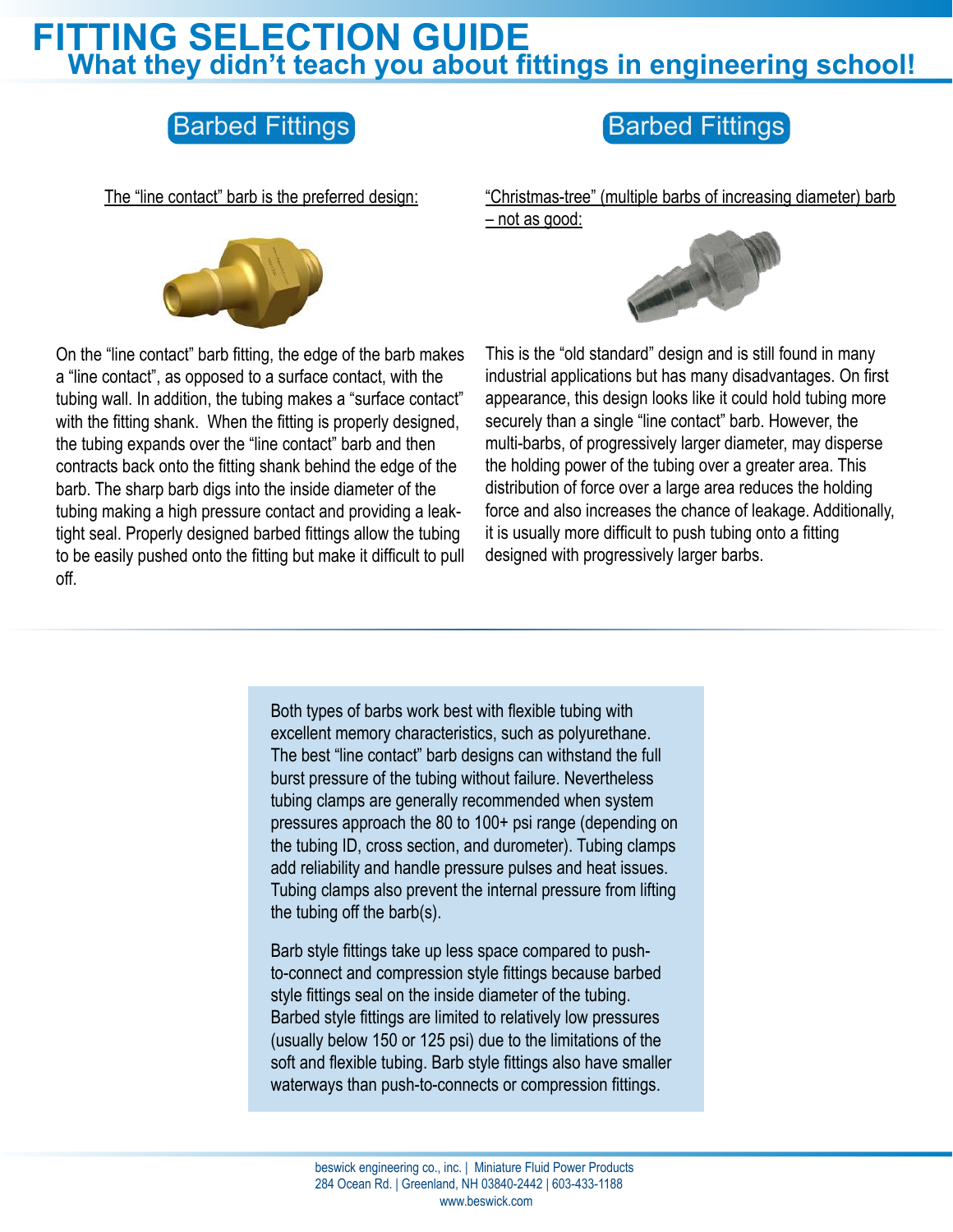### Push-to-Connect Fittings

This type of fitting may be called by several different names depending on the manufacturer. The common feature is that the tubing or hose can be removed from the fitting by pushing on a releasing collar for occasional disconnections/ connections. If many disconnection/connection cycles are anticipated a true quick disconnect should be specified instead of a push-to-connect style fitting.

In this fitting style, the tubing is held in place by a flexible toothed collet, that bites into the outside diameter of the tubing. The collet teeth are moved away from the outside diameter of the tubing when the releasing collar is depressed and that allows the tubing to be pulled out of the fitting. An o-ring or other type of seal inside the fitting makes a radial seal on the outside diameter of the tubing.

Push-to-connect fittings are typically used with higher durometer (95 shore A or higher) tubing materials such nylon, PEEK®, polyurethane (higher durometer versions), and Teflon®. Some special types of push-to-connect fittings are made to work with metallic tubing. In some designs the OD of the metallic tube may need to be grooved to accept the teeth of the collet.





Push-to-connect style fittings have found wide acceptance in most industries because of the ease of connection and disconnection. They are especially convenient when working on a prototype design because of this feature. These style fittings also offer larger waterways than barb style fittings. However, there are some downsides. Pushto-connect fittings take up more space than barbed style fittings because the fitting body must encompass the outside diameter of the tubing. In contrast, barbed style fittings seal on the inside diameter of the tubing so they do not have to be as large as push-to-connect fittings. Another important factor is the reliability of sealing. For the fitting to seal properly, the outside diameter of the tubing must be round and free of scratches. Tubing can be scratched during removal as it slides by the metallic collet teeth. The scratches on the tubing can result in a leak when the tubing is pushed back into the push-to-connect fitting. Lastly, most push-to-connect fittings are recommended, like barbed fittings, for low pressure applications.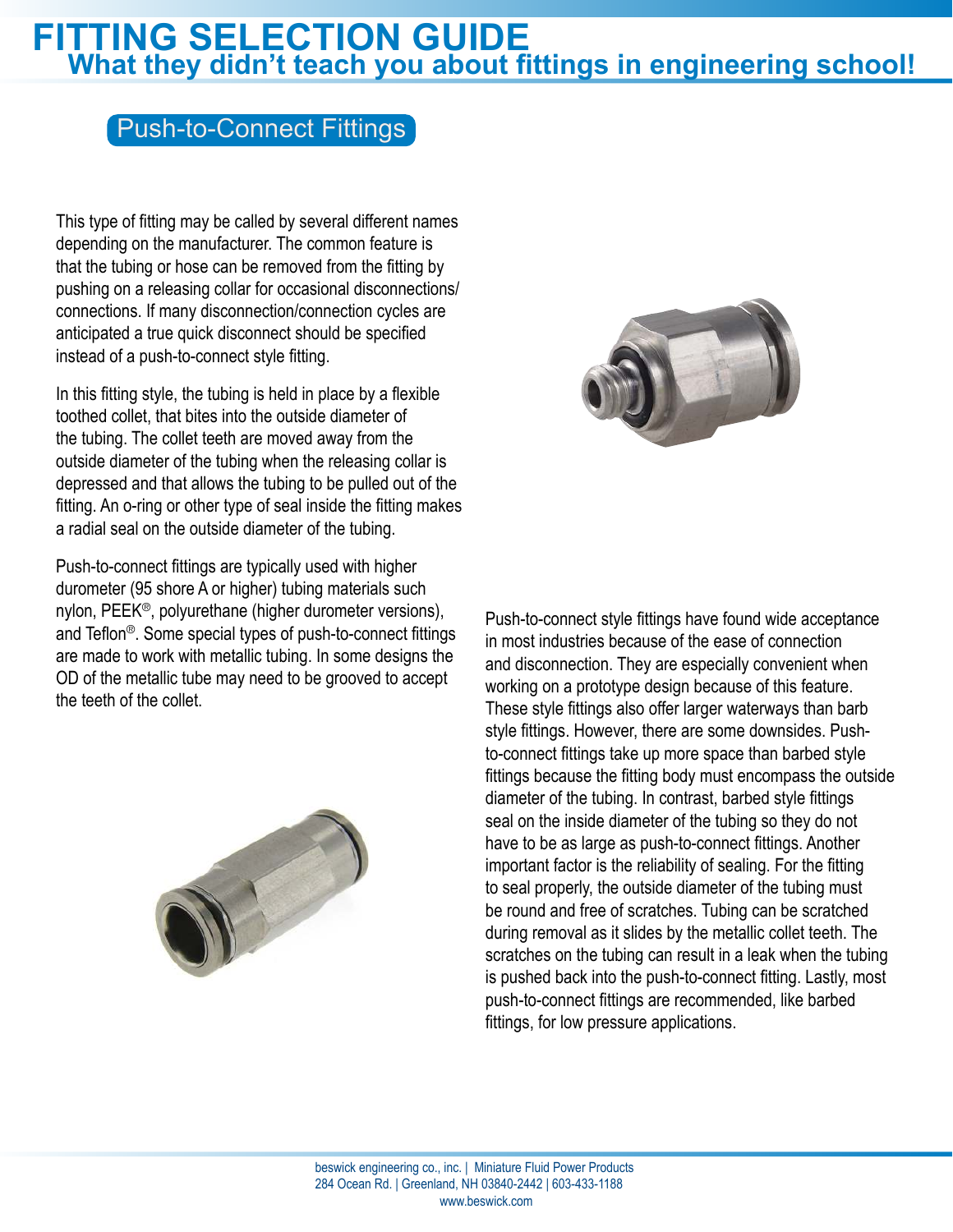### Compression Fittings

Compression fittings are a good choice for use with metallic tubing, such as stainless steel and copper, and also hard polymeric elastomeric tubing such as PEEK®, nylon, Teflon®, Kynar®<sup>4</sup> , and polyethylene. Compression fittings are typically used for higher pressure applications (from 150 psi upward) or when the cleanliness and/or temperature resistance of stiff tubing such as stainless steel, PEEK®, Teflon®, or Kynar® is needed.



**Steel** 

Compression fittings consist of a fitting body, either a onepiece or a two-piece ferrule, and a compression cap or nut. Tightening of the compression cap or nut pushes the ferrule into the tapered angle in the fitting body and thereby compresses the ferrule onto the outside diameter of the tubing. This interference creates the seal and also secures the tubing so it cannot slide out of the fitting. Compression fittings can be disassembled and reassembled but generally only a few times before either the ferrules and/or the fitting body should be replaced to insure a leak-tight seal.



Teflon<sup>®</sup> is a trademark of E.I du Pont de Nemours and Company PEEK® is a trademark of Victrex USA, Inc. <sup>3</sup>Viton<sup>®</sup> is a trademark of E.I du Pont de Nemours and Company KYNAR® is a trademark of Arkema

Like push-to-connect fittings, compression fittings are bigger than barbed style fittings because they seal on the outside diameter of the tubing. Compression fittings are more reliable than push-to-connect fittings and can take much higher pressures but are not as convenient in terms of connection and disconnection.

Compression fittings do not work well with softer tubing because the tubing must resist the compression of the ferrule. Some fitting manufacturers offer metallic tubing supports that can be inserted into the inside diameter of softer tubing materials to insure that the tubing does not collapse when the ferrule is swaged into the outside diameter of the tubing.



Many customers use Teflon® tubing with compression fittings since it is resistant to most chemicals and will handle relatively high pressures. A disadvantage of Teflon<sup>®</sup> is its propensity to "cold flow". Teflon® will tend to move away from an applied load (such as a compression ferrule) over a period of time. High heat can increase this problem. `